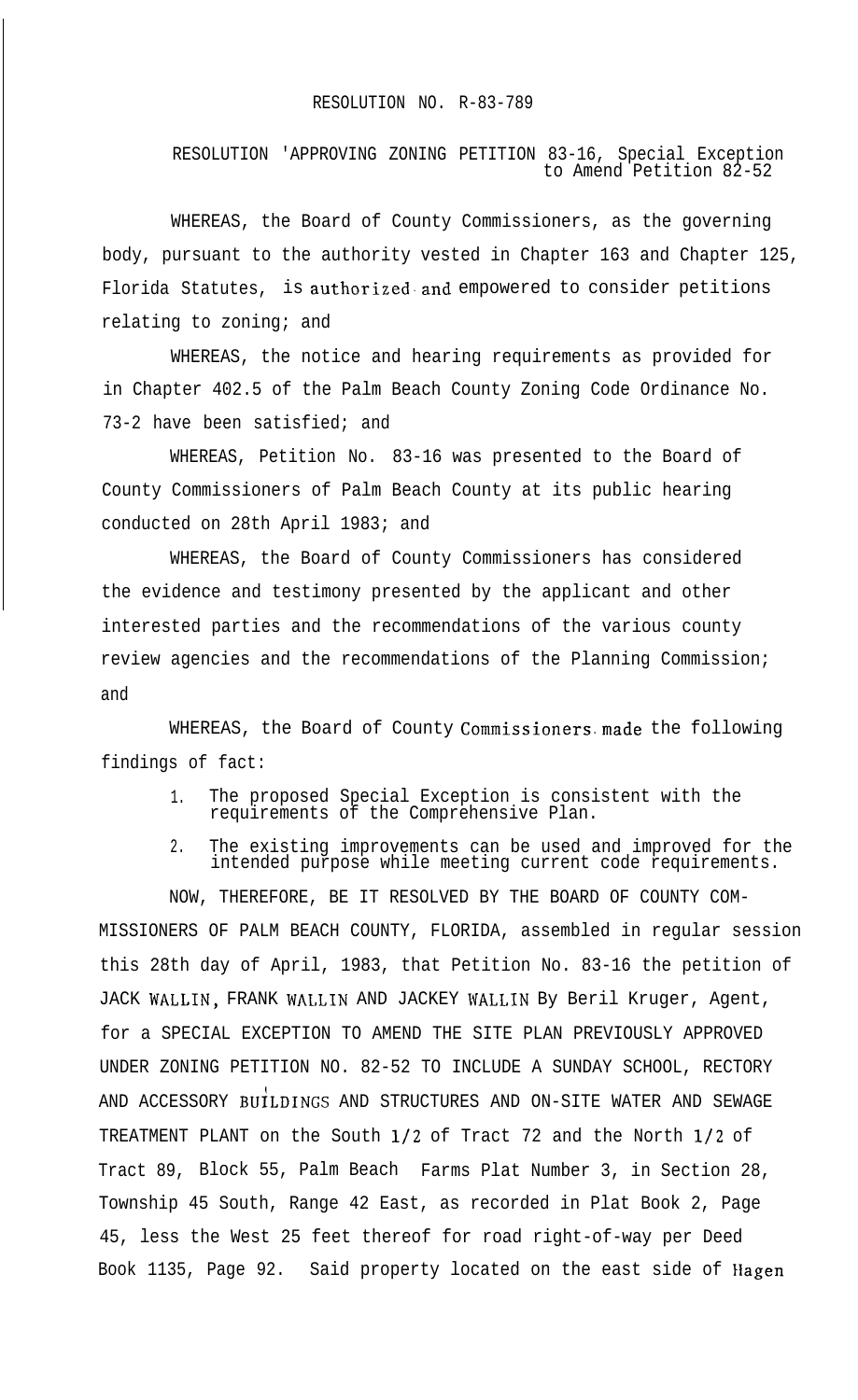Road, approximately .6 mile south of Boynton West Road in an AR-Agricultural Residential District, was approved as advertised subject to the following conditions:

- 1. The developer shall construct on Hagen Ranch Road at the project's entrance road a left turn lane, north approach concurrent .with the project's on-site and drainage pursuant to the permit issued from the office of the County Engineer.
- 2. The developer shall contribute an additional One Hundred and Fifty Dollars (\$150.00) toward the cost of meeting this project's direct and identifiable traffic impact, to be paid at the time of issuance of the building permit. This condition is in addition to the \$175.00 required by Resolution R-82-641.
- 3. This approval is limited solely to the proposed rectory, Sunday School and accessory church activities, and does not represent any County action or position upon or limit the future reuse or disposition of the remaining vacant structures existing upon the premises.
- 4. The development shall retain onsite 85% of the stormwater runoff generated by a three (3) year storm per requirements of the Permit Section, Land Development Division.
- 5. Conditions #l and #2 from Resolution R-82-641 shall remain in full force and effect - (Pet. #82-52).

Commissioner Koehler, moved for approval of the petition. The motion was seconded by Commissioner Bailey 1, and upon being put to a vote, the vote was as follows: ,

| Peggy E. Evatt, Chairman     | $- AYF.$ |
|------------------------------|----------|
| Ken Spillias, Vice  Chairman | - ABSENT |
| Dennis P. Koehler, Member    | $- AYF$  |
| Dorothy Wilken, Member       | - ABSENT |
| Bill Bailey, Member          | - AYE    |
|                              |          |

The foregoing resolution was declared duly passed and adopted this 19th day of July of 28th April 1983. 1983, confirming action

> PALM BEACH COUNTY, FLORIDA;  $\frac{1}{2}$ BY ITS BOARD OF COUNTY ' ' COMMISSIONERS $\mathbb{R} \rightarrow \mathbb{R}$

JOHN B. DUNKLE, Clerk usa حد Deputy Clerk

 $\mathbb{E}[\nabla \mathcal{N}]$ 

APPROVE AS TO FORM AND LEGAL SUFFICIENCY

/County Attorney